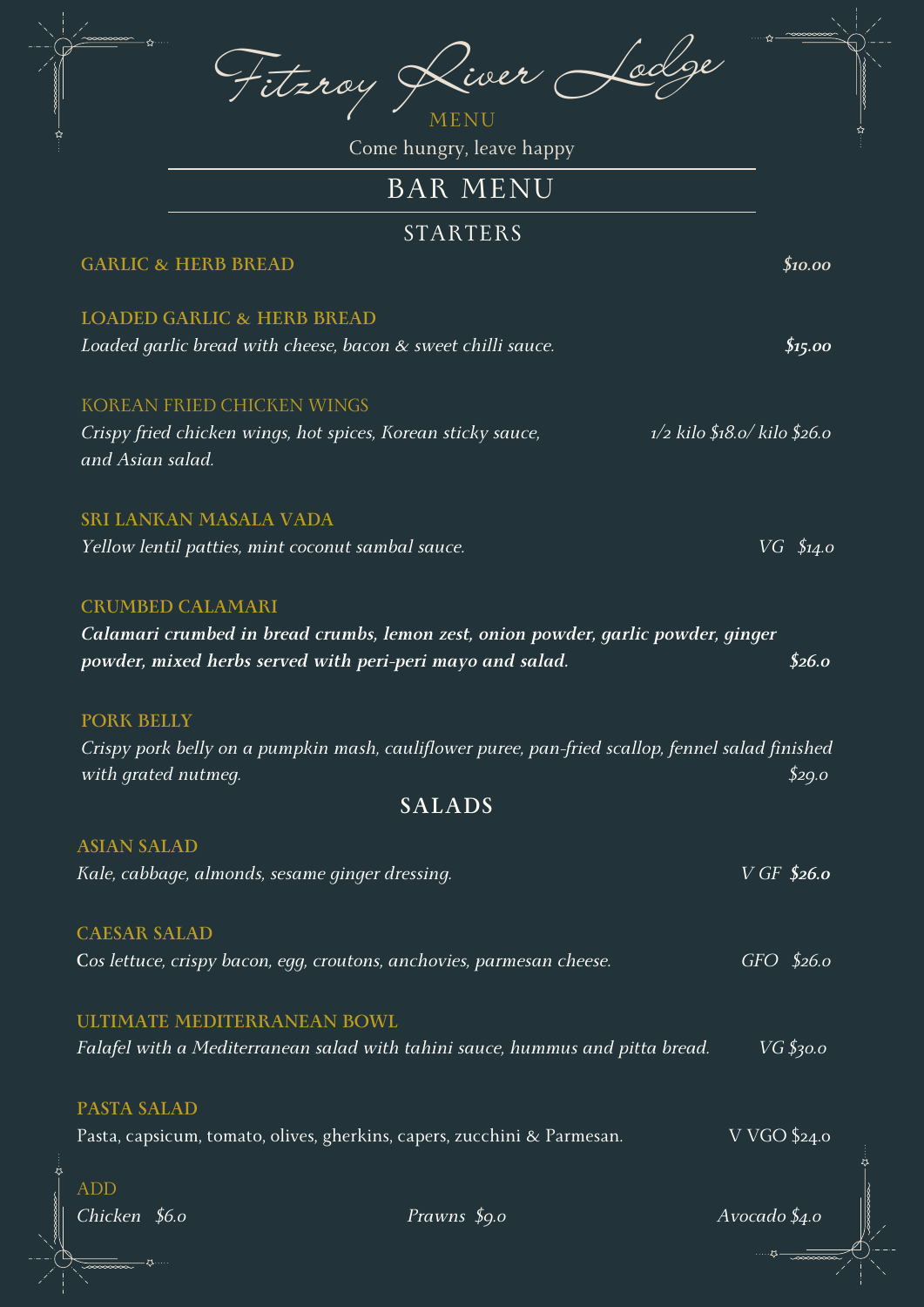Fitzroy River Lodge MENU

Come hungry, leave happy

# BARMENU

### **MAIN**

#### **JAPANESE KATSU SANDWICH**

| Deep-fried panko-crumbed katsu pork, shredded cabbage, tonkatsu sauce, and Japanese mayo<br>are served with fries.                                                 | \$29.0                             |  |  |
|--------------------------------------------------------------------------------------------------------------------------------------------------------------------|------------------------------------|--|--|
| <b>KIMBERLEY BURGER</b><br>Beef patty, bacon, cheese, pickled cucumber, caramelised onion, lettuce, tomato, sriracha aioli in<br>a brioche bun, served with fries. | \$30.0                             |  |  |
| <b>FISH &amp; CHIPS</b>                                                                                                                                            |                                    |  |  |
| Battered cone bay barramundi, house salad, beer-battered fries.                                                                                                    | \$36.0                             |  |  |
| <b>GARLIC PRAWNS</b>                                                                                                                                               |                                    |  |  |
| Six prawns, creamy garlic sauce, steamed rice, house salad.                                                                                                        | \$38.0                             |  |  |
| <b>GRILLED BARRAMUNDI</b>                                                                                                                                          |                                    |  |  |
| Cone bay barramundi with your choice of either beer battered fries & house salad or mashed<br>$(GFO)$ \$36.0<br>potato & steamed vegetables.                       |                                    |  |  |
| <b>SEAFOOD BASKET</b>                                                                                                                                              |                                    |  |  |
| Calamari, scallops, fish, crabstick, beer-battered fries, house salad, tartare sauce.                                                                              | \$35.5                             |  |  |
| <b>CHICKEN SCHNITZEL</b>                                                                                                                                           |                                    |  |  |
| Crumbed chicken breast, house salad, beer-battered fries<br>Add Parmi                                                                                              | \$29.0<br>$\oint_{\mathcal{A}}$ .0 |  |  |
| <b>LAMB SHANK</b>                                                                                                                                                  |                                    |  |  |
| Lamb shank served with mashed potato, steamed vegetables and tomato gravy.                                                                                         | \$34.0                             |  |  |
| RIBEYE STEAK 350G $$48.0$                                                                                                                                          |                                    |  |  |
| RUMP STEAK 400G \$45.0                                                                                                                                             |                                    |  |  |
| Cooked to your liking with either beer battered fries $\&$ house salad or mashed potato $\&$ steamed                                                               |                                    |  |  |

*vegetables, and your choice of pepper, mushroom, gravy or garlic sauce. GFO*